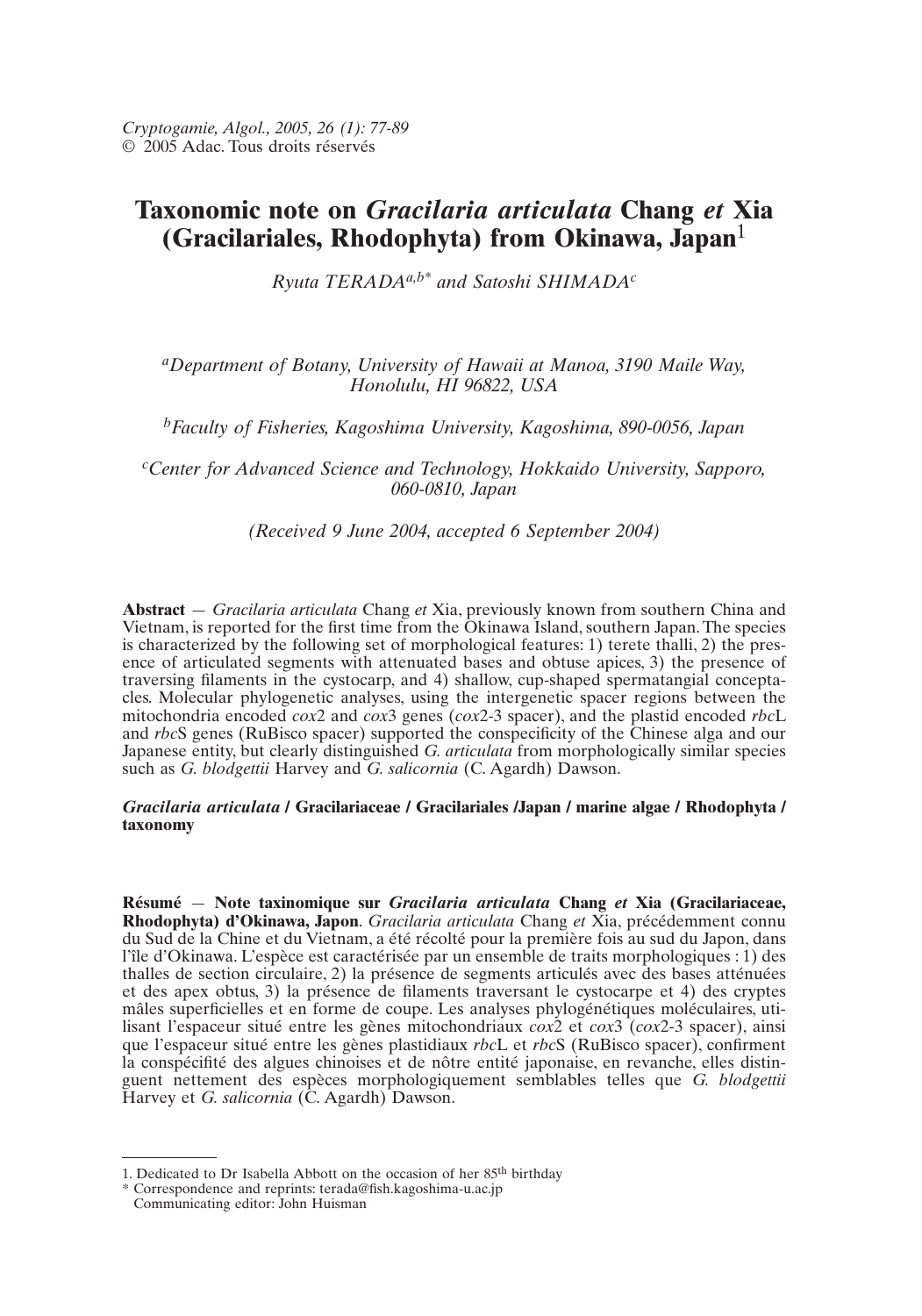### **INTRODUCTION**

The red alga *Gracilaria articulata* Chang *et* Xia (1976) was originally described from material collected from Hainan Island, Guangdong Province, southern China, and later reported from Vietnam (Nguyen, 1992). According to the original description (Chang & Xia, 1976), it is similar to *G. blodgettii* Harvey in gross morphology and reproductive features, but differs in the presence of articulations. Withell *et al.* (1994) also suggested that *G. articulata* is similar to the *G. blodgettii* or *G. salicornia* (C. Agardh) Dawson. Therefore, the taxonomic status of this species has been questioned. In this study, we give a detailed description of *G. articulata* based on field-collected and cultured materials from Okinawa Island, the Ryukyu Archipelago, Japan. This also represents the first record of the species outside of China and Vietnam. In addition, we have undertaken molecular phylogenetic analyses to elucidate the relationship between *G. articulata* and other species in the genus, using two intergenetic spacer regions between the mitochondria encoded cytochrome oxidase 2 and cytochrome oxidase 3 genes (*cox*2-3 spacer), and between plastid encoded large and small subunits of the ribulose-1,5 bisphosphate carboxylase/oxgenase genes (RuBisco spacer) (Zuccarello *et al*., 1999; Bynne *et al*., 2002).

## **MATERIALS AND METHODS**

### **Morphological observation**

Specimens examined were collected at Namisato (26°26.806'N 127°56.514'E), Kin Town, Okinawa Prefecture, Japan: (1) Mar. 8, 2004, *SAP 096688* (cystocarpic); *SAP 096689* (tetrasporangial, Fig. 1); *Terada 1601* (spermatangial). (2) Feb. 21, 2003, *Terada 1596* (cystocarpic and tetrasporangial). (3) Dec. 23, 2002, *Terada 1598* (vegetative); *Terada 1597* (tetrasporangial). (4) Jan. 9, 2002, *Terada 1446* (tetrasporangial); *Terada 1447* (spermatangial). Type material of *Gracilaria articulata* collected from Xinying, Dan Xian, Hainan Island, Guangdong Province, China on May 12, 1959 and deposited in the Herbarium of Institute of Oceanology, Academica Sinica, China (*AST 59-2565c*), and in the Bishop Museum, USA (*BISH 531985* (*AST 59-2565d*)), was examined to confirm our identification.

The specimens fixed in 5% formalin/seawater were used for microscopic observations. Sections were made by hand or freezing microtome (Yamato Kohki Industrial Co., Ltd., Saitama, Japan) and stained with 1% cotton blue in 50% glycerol/seawater. Voucher herbarium specimens were deposited in the Herbarium of Graduate School of Science, Hokkaido University, Sapporo (SAP) or the Herbarium of Faculty of Fisheries, Kagoshima University, Kagoshima (Terada).

Culture studies were carried out following the procedures of Yamamoto & Sasaki (1987) and Terada & Yamamoto (2000). Culture conditions were: PES medium (Provasoli, 1968), temperatures of  $24^{\circ}$ C, 75 µ-mol photon m<sup>-2</sup> s<sup>-1</sup> (cool white fluorescent lamps),  $12L:12D$ , and aeration  $(0.3 L min<sup>-1</sup>)$  in unattached cultures. The material for culture studies was collected on January 17, 2003, from the same location as that of the morphological study.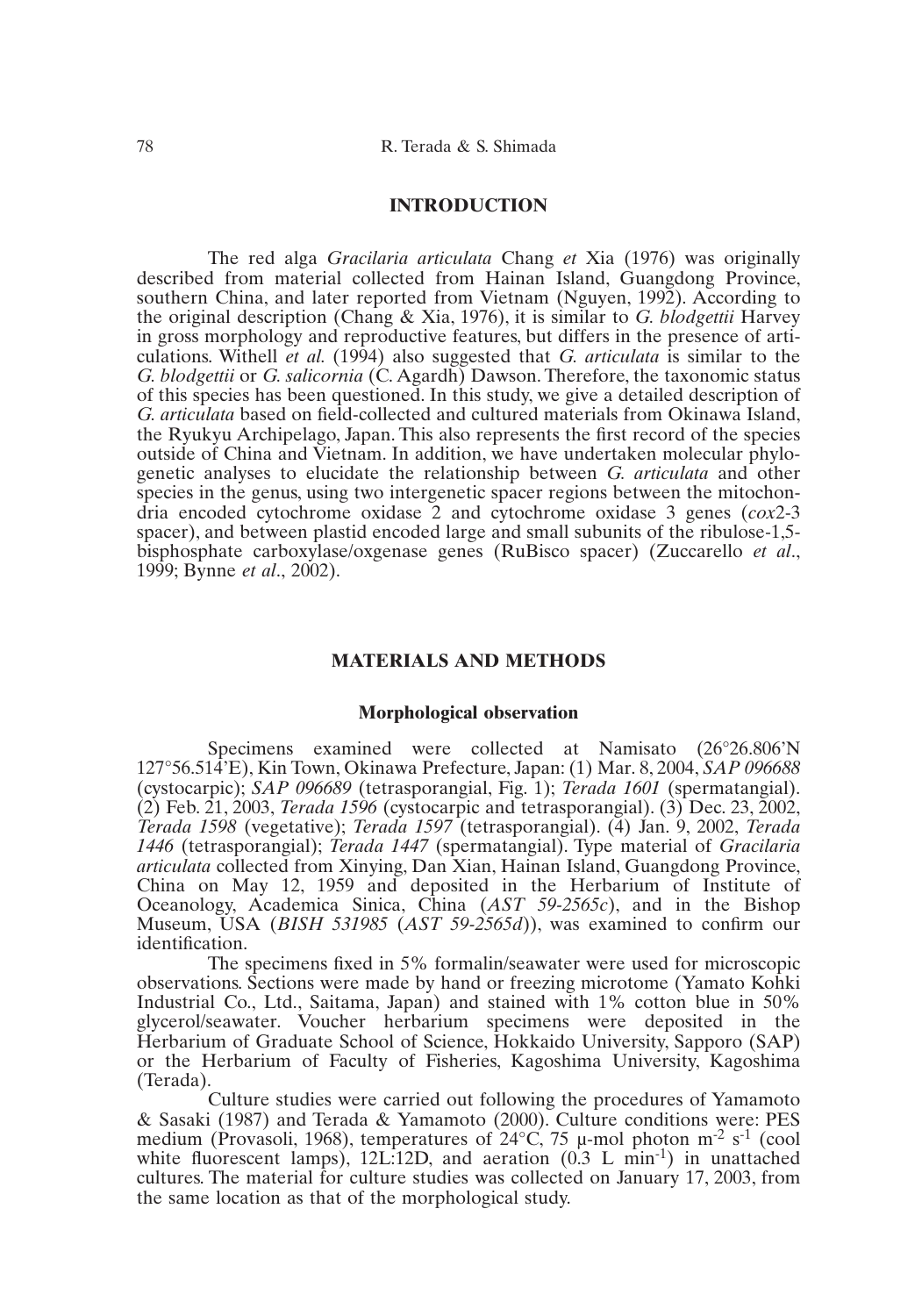

Fig. 1. Herbarium specimen of *Gracilaria articulata* Chang *et* Xia from Namisato, Kin (Okinawa Prefecture, Japan) SAP 096689.

### **Molecular phylogenetic analysis**

Samples used for molecular analysis are listed in Table 1. Portions of field-collected individuals were dried immediately by Silica-Gel for DNA analysis. Total DNA was extracted from the Silica-Gel samples or dried herbarium specimen (eleven samples of five species) using the DNeasy Plant Mini Kit (QIAGEN, Valencia, CA, USA) following the protocol of the manufacturer. Total DNA was used as template for the polymerase chain reaction (PCR) and the following two pairs of primers were used for amplification: *Cox*2-3 spacer, forward primer 5'-GTACCWTCTTTDRGRRKDAAATGTGATGC-3' and reverse primer 5'-GGATCTACWAGATGRAAWGGATGTC-3' (Zuccarello *et al.*, 1999a); RuBisco spacer, forward primer 5'-TATACTTCTACAGAal., 1999a); RuBisco spacer, forward primer 5'-TATACTTCTACAGA-CACAGCTGA-3' (rbcF1), and reverse primer 5'-ATTTCA-CACAGCTGA-3' (*rbc*F1), and reverse primer CACAGGAAACAGCTATGACATGTCAAATAATGGTAGTCCCCA - 3' (*rbc*R<sub>2</sub>-M<sub>2</sub>) (Zuccarello *et al.*, 1999b). PCR products were checked by electrophoresis in a 1 % agarose gel, stained in ethidium bromide, visualized under UV light and photographed. Prior to cycle-sequencing PCR products were purified by PEG precipitation and directly sequenced using the ABI PRISM BigDye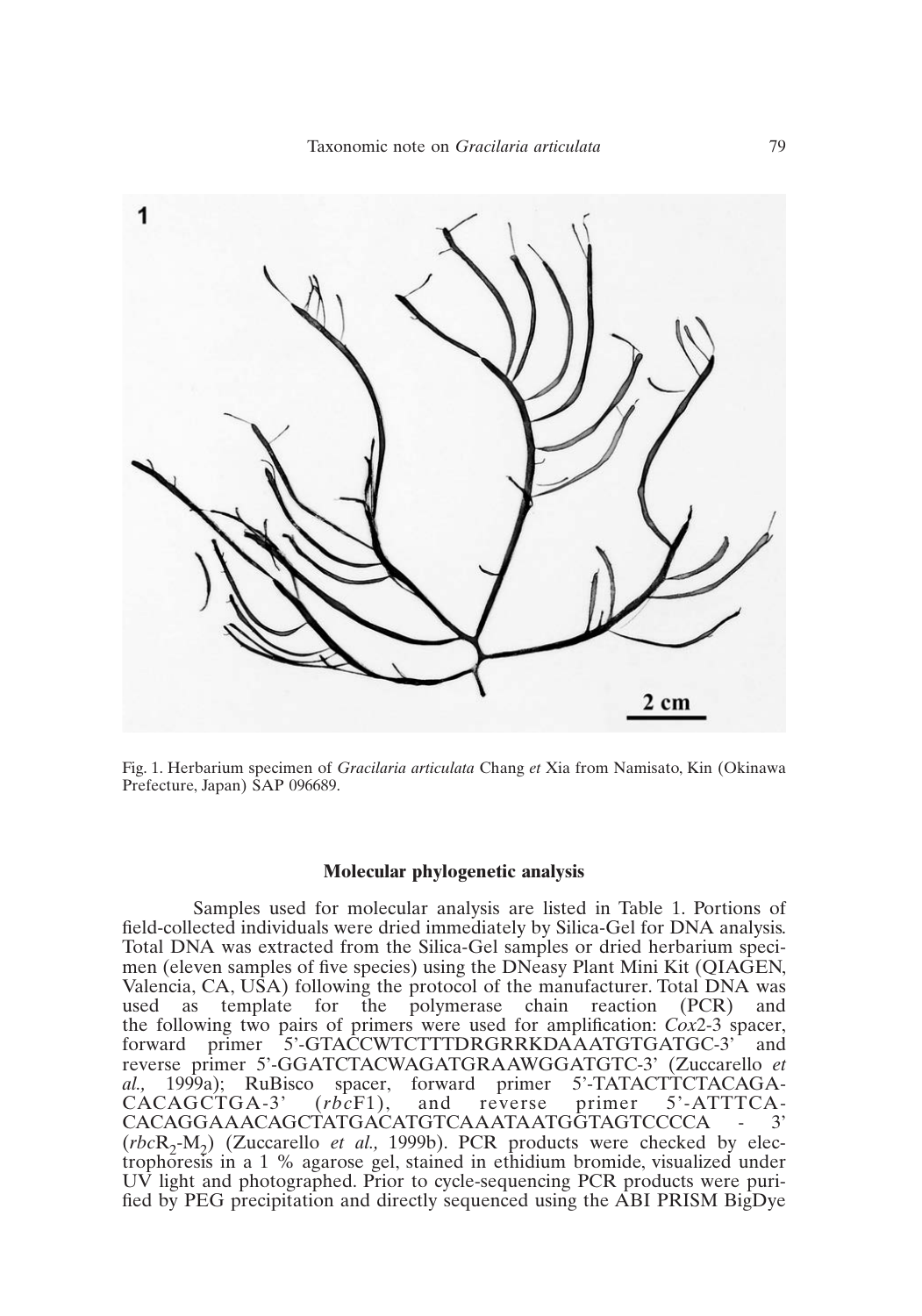| <b>Species</b>               | Location                                                      | Collecting<br>date | GenBank No. |          |
|------------------------------|---------------------------------------------------------------|--------------------|-------------|----------|
|                              |                                                               |                    | $Cox2-3$    | RuBisco  |
|                              |                                                               |                    | spacer      | spacer   |
| Ptilophora prolifera         | Garden Is., Australia                                         |                    | AY131313    | AY131312 |
| Gracilaria aculeata          |                                                               |                    |             | AY241158 |
| Gracilaria arcuata           | Gr-15 Namisato, Kin, Okinawa, Japan                           | 23-déc-02          | AB193448    | AB193456 |
| Gracilaria arcuata           | Gr-19 Kayo, Nago, Okinawa, Japan                              | 16-mai-03          | AB193449    | AB193457 |
| Gracilaria articulata        | Gr-13 Namisato, Kin, Okinawa, Japan                           | 21-fév-03          | AB193442    | AB193445 |
| Gracilaria articulata        | Gr-20 Xinying, Dan Xian, Hainan Island, 12-mai-59<br>China    |                    | AB193443    | AB193446 |
| Gracilaria articulata        | Gr-22 Namisato, Kin, Okinawa, Japan                           | 21-fév-03          | AB193444    | AB193447 |
| Gracilaria beckeri           |                                                               |                    |             | AY241136 |
| Gracilaria blodgettii        | Gr-12 Namisato, Kin, Okinawa, Japan                           | 23-déc-02          | AB193450    | AB193458 |
| Gracilaria canaliculata      |                                                               |                    |             | AY241147 |
| Gracilaria capensis          |                                                               |                    |             | AY241171 |
| Gracilaria caudata           |                                                               |                    |             | AY241133 |
| Gracilaria chilensis         | Marion Bay, Tasmania, Australia                               |                    | AY131316    | AY131299 |
| Gracilaria chilensis         | North Island, New Zealand                                     |                    |             | U21356   |
| Gracilaria cliftonii         | Portland, Victoria, Australia                                 |                    | AY131321    | AY131304 |
| Gracilaria corticata         |                                                               |                    |             | AY241160 |
| Gracilaria denticulata       |                                                               |                    |             | AY241161 |
| Gracilaria<br>eucheumatoides | Lombok, Indonesia                                             |                    | AY131318    | AY131305 |
| Gracilaria gigas             | Gr-24 Nagahama, Hayato, Kagoshima,<br>Japan                   | 08-mai-01          | AB193451    | AB193459 |
| Gracilaria gigas             | Gr-25 Jogashima, Misaki, Miura,<br>Kanagawa, Japan            | $06$ -avr- $01$    | AB193452    | AB193460 |
| Gracilaria gracilis          |                                                               |                    |             | AY241173 |
| Gracilaria millardetii       |                                                               |                    |             | AY241156 |
| Gracilaria pacifica          | San Juan Is., Western Australia,<br>Australia                 |                    |             | U21353   |
| Gracilaria perplexa          | Bare I., Botany Bay, NSW,<br>Australia                        |                    | AY131325    | AY131306 |
| Gracilaria preissiana        | Carnac Is., Western Australia,<br>Australia                   |                    | AY131324    | AY131309 |
| Gracilaria robusta           | Monterey Co., CA                                              |                    |             | U21355   |
| Gracilaria salicornia        |                                                               |                    |             | AY241153 |
|                              | Gracilaria cf. salicornia Gr-14 Namisato, Kin, Okinawa, Japan | $09$ -jan- $03$    | AB193453    | AB193461 |
| Gracilaria secundata         | Kurnell, Botany Bay, NSW,<br>Australia                        |                    | AY131323    | AY131311 |
| Gracilaria tenuistipitata    | Hainan Is., China                                             |                    | AY131317    | AY131310 |
| Gracilaria tikvahiae         | Pomquet Harbor, Antigonish,<br>Nova Scotia                    |                    |             | U21357   |

# Table 1. Samples used for phylogenic analyses.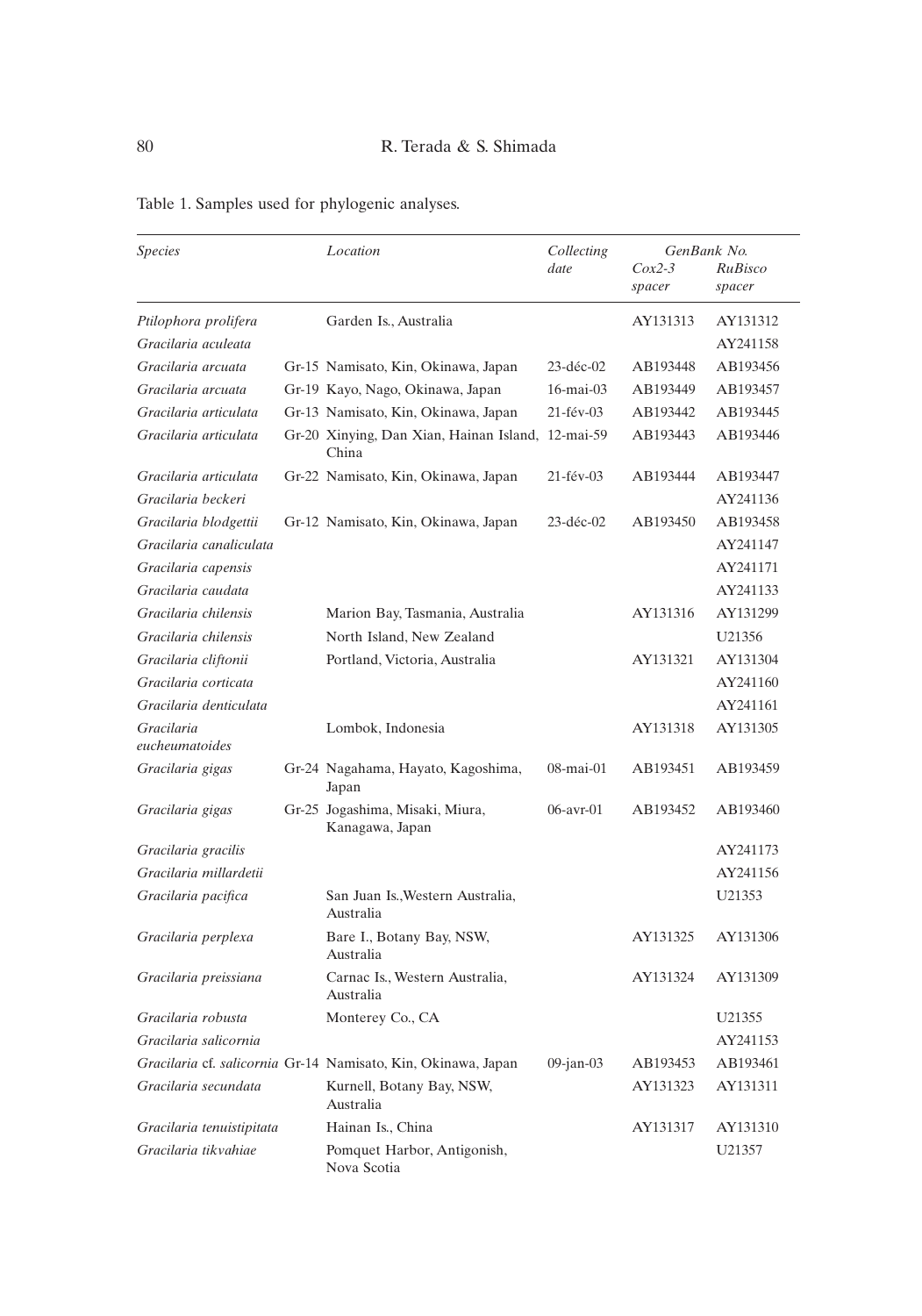| Gracilaria verrucosa                   | DNA provided by C. Bird,<br>NSERC, Halifax         |               |          | U21358   |
|----------------------------------------|----------------------------------------------------|---------------|----------|----------|
| Gracilaria<br>vermiculophylla          | Gr-16 Jogashima, Misaki, Miura,<br>Kanagawa, Japan | $06-avr-01$   | AB193454 | AB193462 |
| Gracilaria<br>vermiculophylla          | Gr-23 Shinori, Hakodate, Hokaido                   | $11$ -juil-03 | AB193455 | AB193463 |
| Gracilaria sp.JAW 3448                 | Dumaguete, Philippines                             |               | AY131322 | AY131298 |
| <i>Gracilariopsis</i><br>longissima    |                                                    |               |          | AY241174 |
| <i>Gracilariopsis</i><br>tenuifrons    | Venezuela                                          |               |          | U21351   |
| Gracilariopsis funiculus               |                                                    |               |          | AY241169 |
| <i>Gracilariopsis</i><br>lemaneiformis | Central California, Oregon<br>and B.C.             |               |          | U21347   |
| Gracilariopsis<br>cf. lemaneiformis    | culture from M. Pedersen,<br>Uppsala Sweden        |               |          | U21350   |

Terminator Cycle Sequencing Kit ver. 1.1 (Applied Biosystems, CA, USA) according to the manufacture's protocol. Both forward and reverse strands were sequenced using a DNA autosequencer (ABI PRISM, 310 Genetic Analyzer, Applied Biosystems, CA, USA).

Sequences of 8 samples of *Cox*2-3 spacer and 28 samples of RuBisco spacer belonging to *Gracilaria sensu lato* were downloaded from GenBank and included in the alignments, respectively. *Ptilophora prolifera* (Harvey) J. Agardh was used as an outgroup (Bynne *et al.*, 2002). Sequences were first aligned with the CLUSTAL W computer program (Thompson *et al*., 1994) and then refined by eye. The alignments are available from the second author upon request.

The maximum likelihood (ML) method was used to construct phylogenetic trees with PAUP 4.0 b10 (Swofford, 2002). Gaps in the alignments were treated as missing data. Takahashi  $\&$  Nei (2000) mentioned that a simple model is better when short sequences are used. Thus, we used JC model (Jukes & Cantor, 1969) with TBR full heuristic search in the both spacer analyses. Bootstrap supports (100 replicates) were computed with the following settings: full heuristic search with TBR, starting tree  $=$  obtained by neighbor joining.

# **RESULTS**

### **Morphology**

Plants grow from November to April on pebbles or dead coral in the lower intertidal zone of a reef flat. Reproductively mature plants appears during late December and March, but mature gametophytes are not common in natural populations.

Thalli are solitary or caespitose and generally pale brown or somewhat reddish brown in color. Erect axes arise from a small discoid basal disc and are terete, cartilaginous, and reach up to 15 cm long. They are alternately, sometimes secundly or dichotomously branched. Branches are markedly constricted at the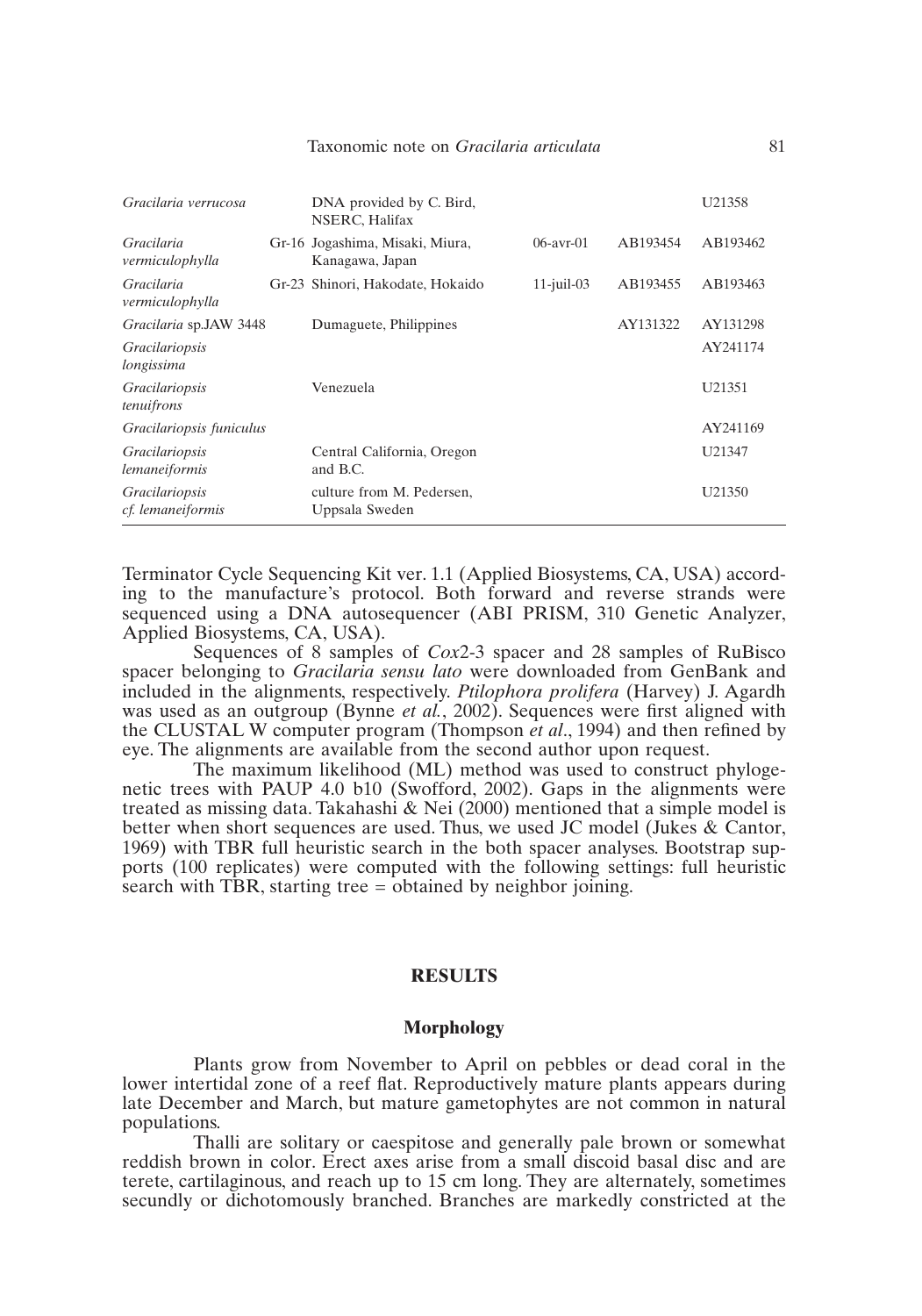bases and possess one or two (sometimes three) articulations. The branches and branchlets taper gradually into blunt apices (Figs 1-4). The apical portion has a small segment or sometimes not. Specimens do not adhere to herbarium paper when dried.

The thallus is structurally multiaxial with a pseudoparenchymatous medulla and cortex. The medulla consists of up to six layers of unpigmented, spherical, vacuolated cells, up to 600  $\mu$ m diam., and the cortex consists of up to two layers of pigmented, globular cells with dense cytoplasm, up to 8 µm high and 7 µm wide. Medullary cells are frequently connected with surrounding cells by secondary pit-connections. Cortical cells are connected with only their parental cells by primary pit-connections.



Figs 2-4. Liquid-preserved material of *Gracilaria articulata* from Namisato, Kin, Okinawa Prefecture.  $2$ ,  $3$ . Upper part (Fig. 2) and lower part (Fig. 3) of main axis (male gametophyte) showing abruptly constricted branch bases (arrowhead) and articulations (arrows). **4**. Closer view of apical portion of branch showing blunt apices with small segment.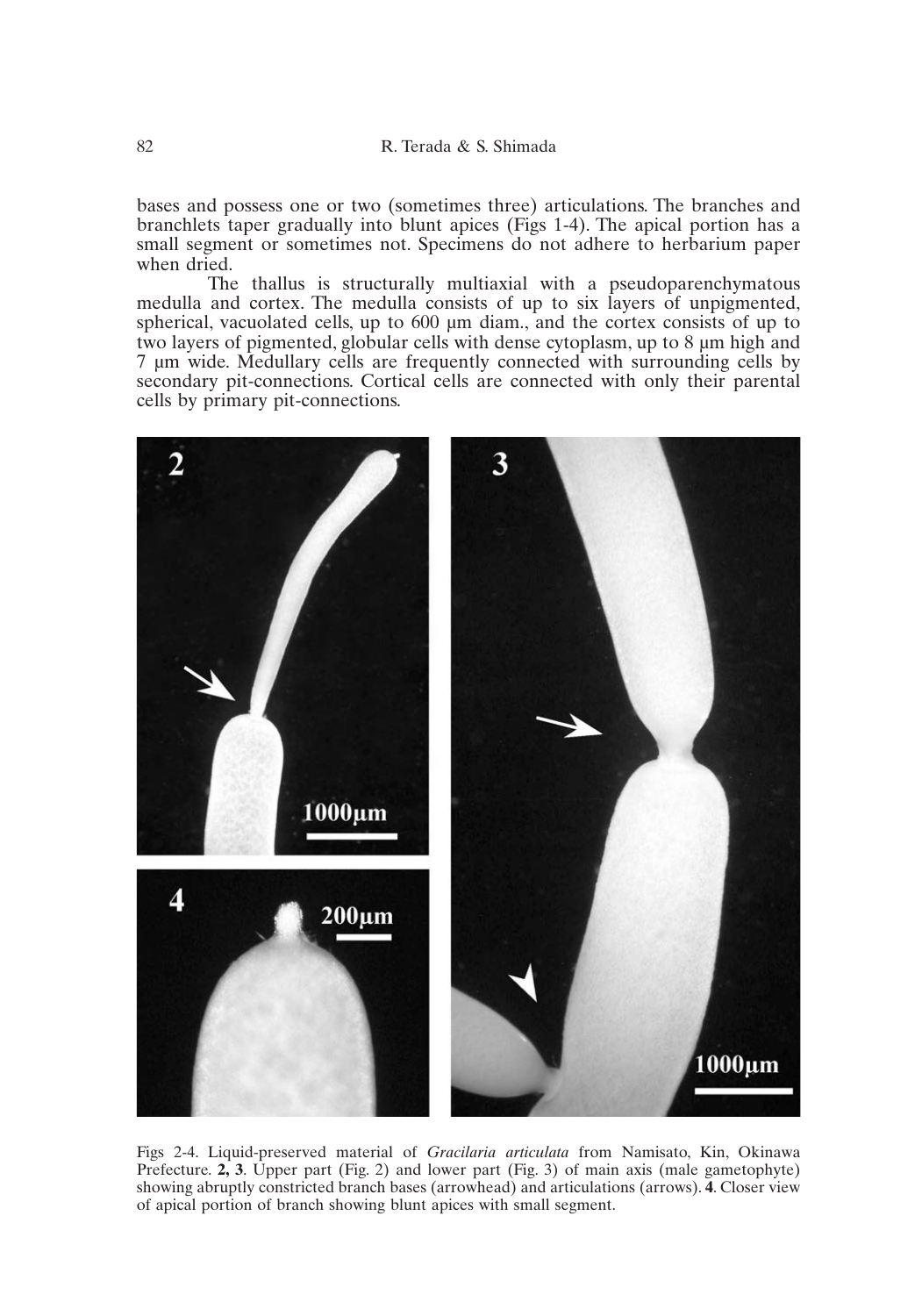Taxonomic note on *Gracilaria articulata* 83



Figs 5-11. *Gracilaria articulata* from Namisato, Kin, Okinawa Prefecture. **5**. Globular cystocarp with slight constriction at the base. **6**. Vertical section of the cystocarp showing gonimoblast consisting of large cells. **7**. Traversing filament (arrow) connecting from the gonimoblast (G) to the pericarpic cells (P). **8**. Vertical section of pericarp. **9**. Surface view of main axis of male gametophyte showing mature spermatangial conceptacles. **10**. Vertical section of spermatangial conceptacles (*Textorii-*type). **11**. Vertical section showing cruciately divided tetrasporangia.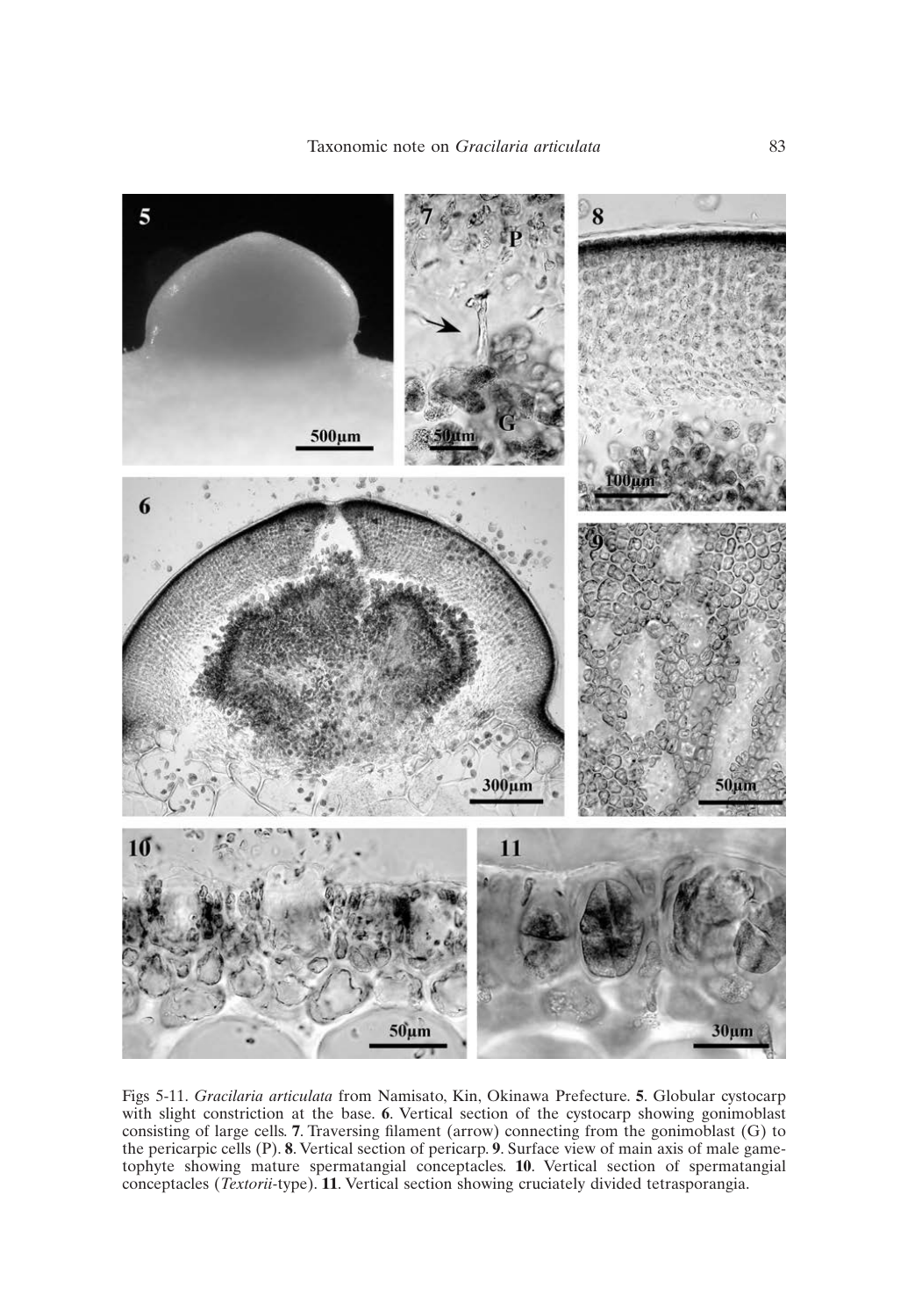Cystocarps are formed on the surface of female gametophytes except for basal and apical parts. Mature cystocarps are protuberant, globose, up to 1.4 mm high by 1.6 mm wide, with a slightly rostrate or not rostrated ostiole and a slightly constricted base (Figs 5-8). Gonimoblasts consist of large cells up to 60 µm wide (Fig. 6). Traversing filaments are present in the cystocarp (Fig. 7). The pericarp consists of 10 layers of cells (Fig.  $\hat{s}$ ) and reaches up to 150  $\mu$ m thick.<br>Spermatangia are formed in shallow, cup-shaped

Spermatangia are formed in shallow, cup-shaped *Textorii-*type (Yamamoto, 1978) conceptacles up to 40 µm deep, on the entire surface of male gametophytes except for apical and basal parts (Figs 9, 10).

Tetrasporangia are scattered on the entire surfaces of tetrasporophytes except for basal and apical portions. Tetrasporangia, with cruciately arranged spores, are up to 40  $\mu$ m high by 60  $\mu$ m wide (Fig. 11).

### **Culture experiments**

*Gracilaria articulata* showed a *Polysiphonia*-type life history in culture. Released carpospores attached to the bottom of glass bottles within 12 hours and developed into discoid sporelings in five to seven days at 24°C. Sporelings grew to plants with erect axes 3 mm long at 24°C after 30 days. In one-and-a-half-monthold cultures, 10-15 individuals with 10-mm axes were detached from the substratum and transferred to 300 or 500 ml flasks as unattached cultures at the same water temperatures with aeration. They grew to 5 cm in length in three months and



Fig. 12. *In vitro* cultured plants of *Gracilaria articulata* (mature tetrasporophyte, 24°C, 12L:12D) in five-month culture.

formed tetrasporangia after a further month (Fig. 12). Released tetraspores showed a developmental pattern similar to that of carpospores, and grew into mature dioecious gametophytes that formed spermatangial conceptacles or cystocarps in four months. Reproductively mature cultured plants were 4-6 cm long with a morphology similar to that of field-collected plants 10-15 cm long, particularly in the terete axes with intercalary articulations and basal constrictions, and blunt apices (Fig. 18). Reproductive organs formed on the cultured plants were identical to those of field-collected plants.

### **Molecular phylogenetic analyses**

The *Cox*2-3 spacer and RuBisco spacer sequences for the three samples of *G. articulata* from China (type material, *AST 59-2565c*) and Japan were found to be identical, respectively. The phylogenetic trees obtained from the *Cox*2-3 spacer region indicated that *G. articulata* clustered with the clade consisting of *G. blodgettii* and *Gracilaria* sp. with less than 50% bootstrap sup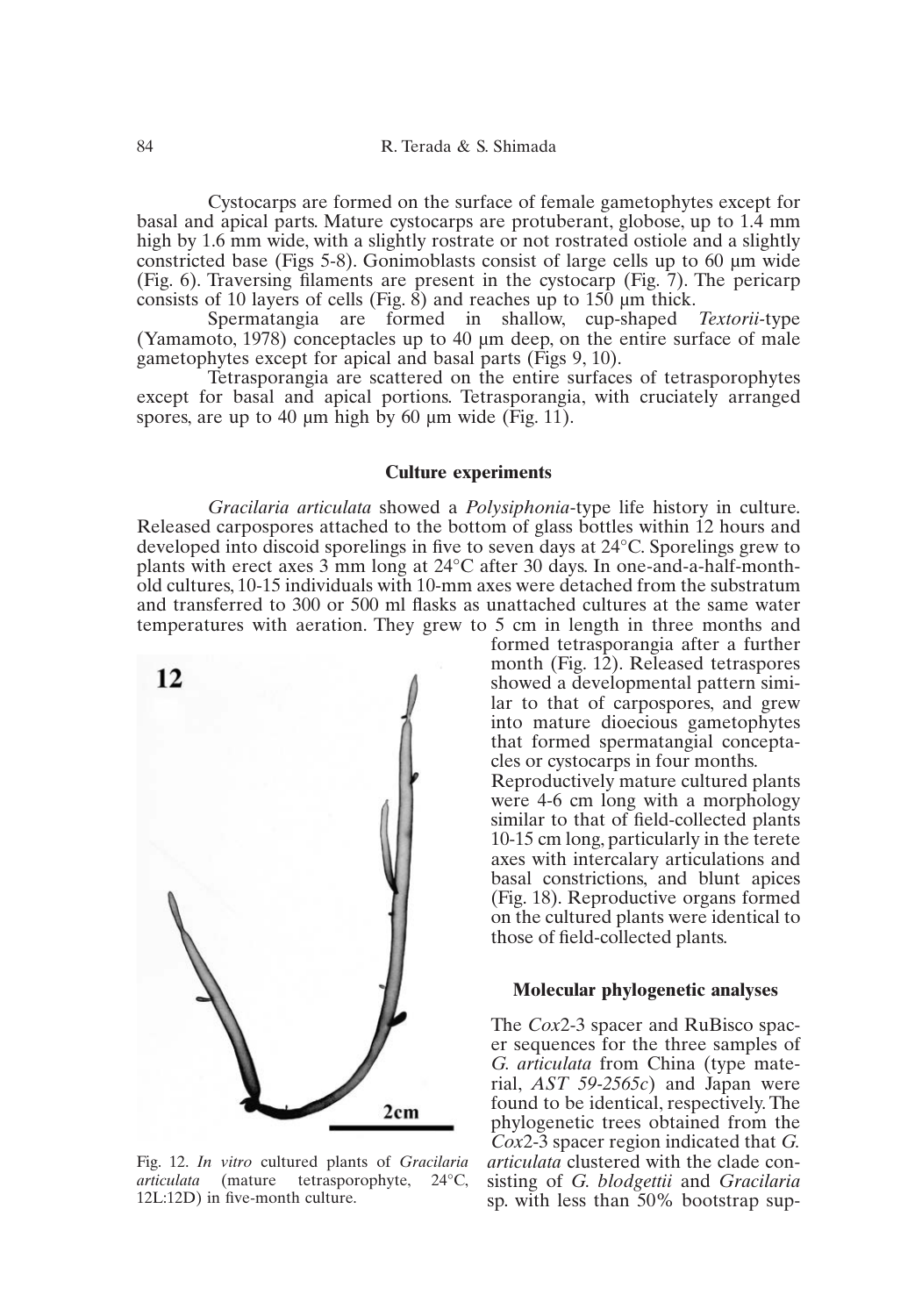port (Fig. 13). In the RuBisco spacer analysis, *G. articulata, G. aculeata* (Hering) Papenfuss*, G. salicornia* (C. Agardh) Dawson*, G. blodgettii* and *Gracilaria* sp. were resolved as monophyletic with 56% bootstrap support (Fig. 14).

### **DISCUSSION**

*Gracilaria articulata* was first described by Chang & Xia (1976) from Hainan Island. Chang & Xia (1976) and Xia (1985) characterized this species as having the following features: 1) 10 to 20 times articulated thalli with club-shaped segments, 2) presence of lateral branches, 3) presence of nutritive filaments (= traversing filaments) between the gonimoblast and pericarp in the cystocarp, 4) a thick pericarp, 60-85 µm deep, and 5) "oval" spermatangial conceptacles 41 µm deep. Our Okinawan alga agrees well with these features of *G. articulata*. Our molecular data indicated that no sequence differences in the *Cox*2-3 spacer and RuBisco spacer regions are found in our Japanese specimens and type material (*AST 59-2565c*) of *G. articulata*. Accordingly, we can conclude that our Okinawan alga is *G. articulata* reported from Japan for the first time.

Spermatangial conceptacles of *G. articulata* are deeper (about 40 µm deep) than those (less than 25 µm deep) of other Asian species with shallow *Textorii-*type spermatangial conceptacles, such as *G. gigas* Harvey and *G. textorii* (Suringar) De Toni, with the exception of *G. blodgettii* (Yamamoto, 1978; Terada & Yamamoto, 2000). However, spermatangial conceptacles of *G. articulata* should be regarded as the *Textorii*-type because of the confluence of conceptacles when fully mature. Terada & Yamamoto (2000) pointed out that the difference in the depth of conceptacles is due to the presence or absence of the confluence of multiple conceptacles, depending on growth stages as observed for both fieldcollected and cultured plants of *G. blodgettii*. A similar developmental pattern was also observed in *G. articulata*.

*Gracilaria articulata* is closely related to the Japanese taxon *G. blodgettii* in vegetative morphology, especially in the remarkable constrictions at the bases of branches and branchlets (Yamamoto, 1978; Terada & Yamamoto, 2000). It is also similar to the latter in reproductive morphology, especially in the large gonimoblast cells, the presence of traversing filaments between the pericarp and gonimoblasts, a thick pericarp consisting of 8-12 layers of cells, and the arrangement of spermatangia. However, intercalary articulations are present only in *G. articulata*. Blunt apices of branches and branchlets of *G. articulata* are also different from the acute apices of *G. blodgettii*. These features of *G. articulata* were also represented in the cultured plants, whereas they were entirely absent in cultured plants of *G. blodgettii* (Terada & Yamamoto, 2000)*.* According to our molecular phylogenetic trees, Chinese and Japanese *G. articulata* form a clade separate to that including Japanese *G. blodgettii*. This result suggests that the presence of articulations and the characteristics of the apical portion of *G. articulata* are critical features that can be used to distinguish it from Japanese *G. blodgettii*. *Gracilaria articulata* also differs from the circumscription of genuine *G. blodgettii* (*sensu stricto*) as originally described by Harvey (1853) from Florida in the aforementioned features. However, articulations are present in Caribbean and Australian *G. blodgettii* (*sensu lato*) (Fredericq & Norris, 1992; Withell *et al.*, 1994), and further studies are required to determine their taxonomic relationships.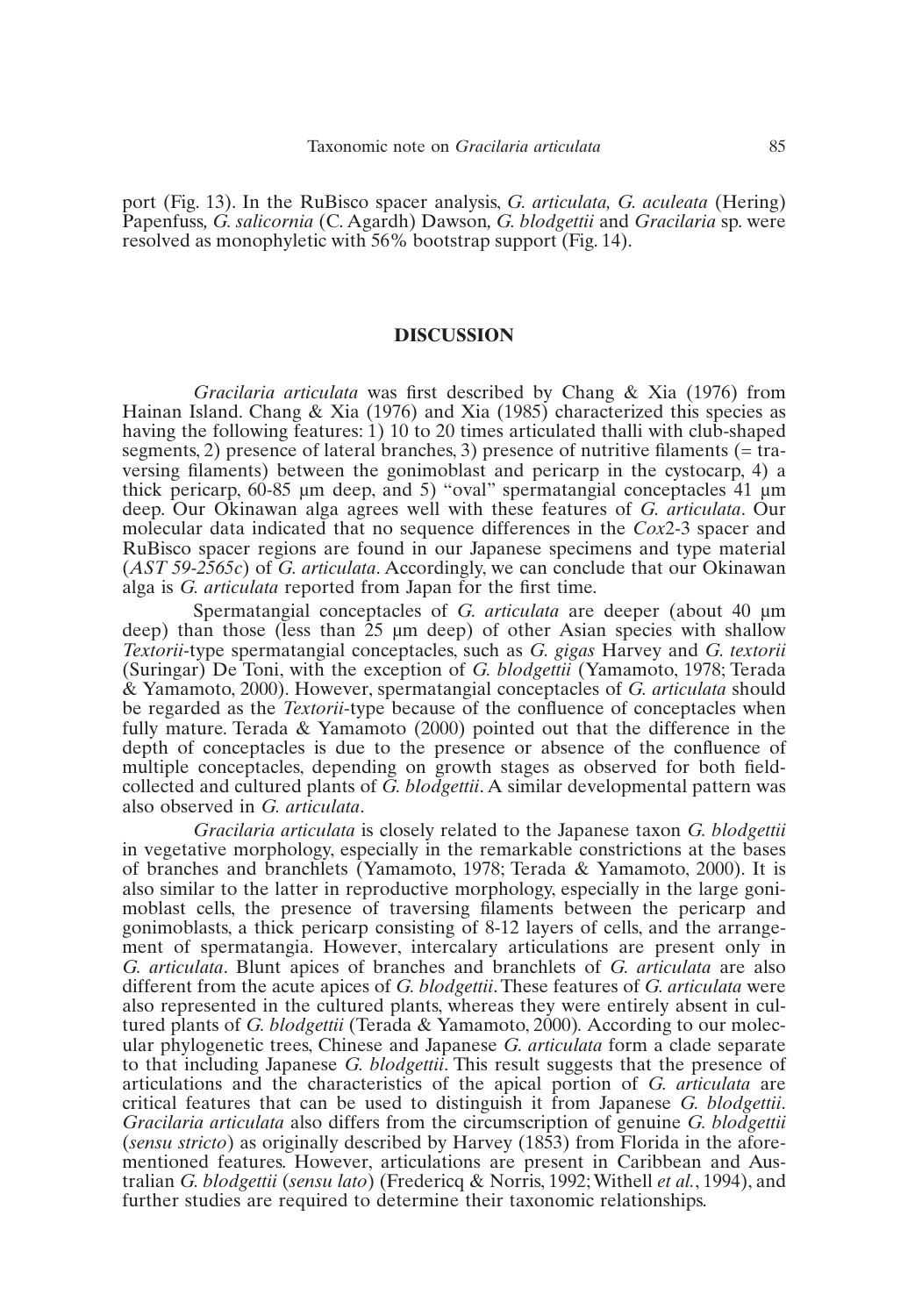

Fig. 13. Maximum likelihood tree constructed from ML analysis of the *cox2-3* spacer sequences. *Ptilophora prolifera* was used as an outgroup. The numbers under the branches represent full heuristic bootstrap values (100 replicates) greater than 50%. Branch lengths are proportional to the Jukes-Cantor distances, which are indicated by the scale bar below the tree.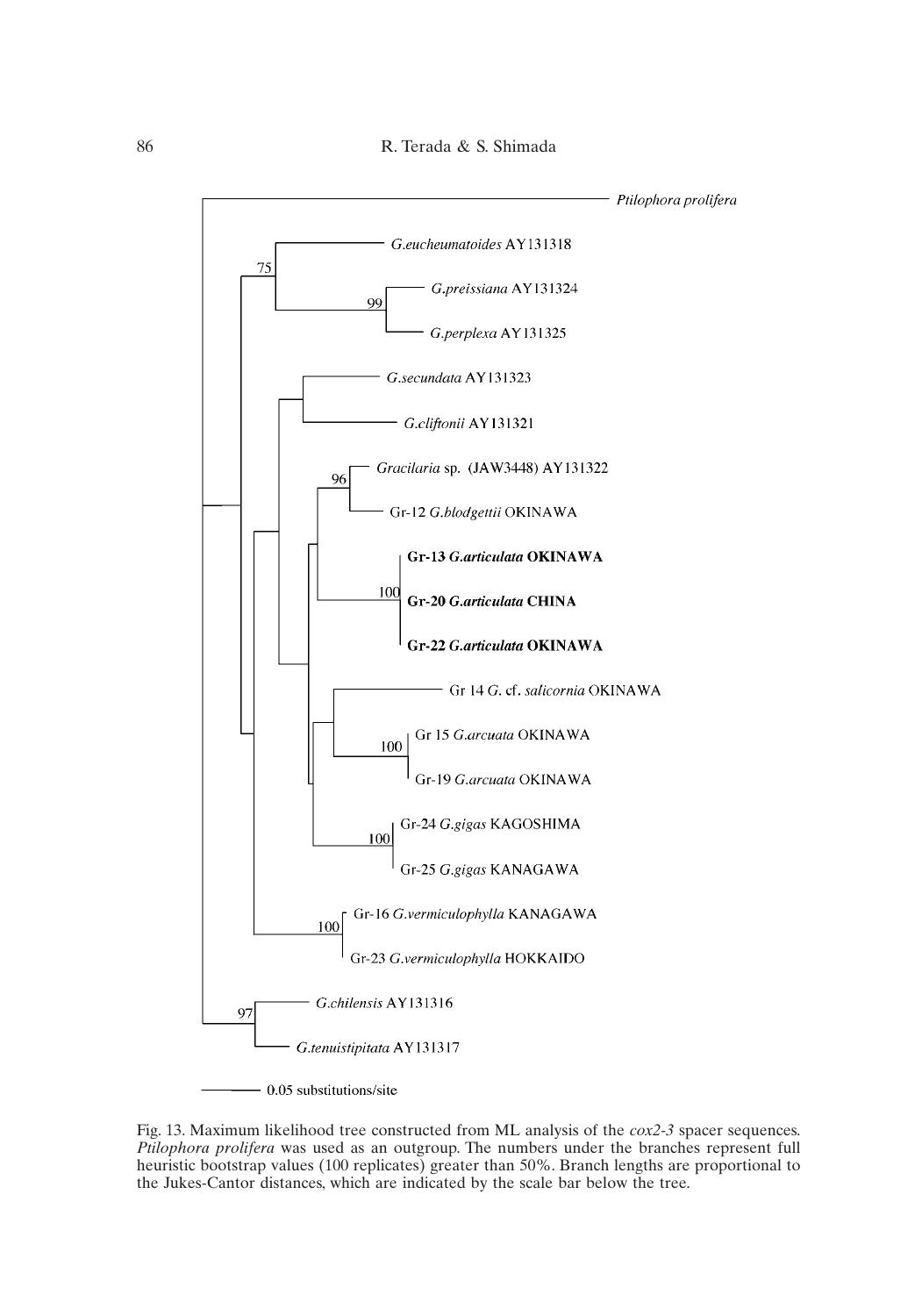

 $-$  0.01 substitutions/site

Fig. 14. Maximum likelihood tree constructed from ML analysis of the *RuBisco* spacer sequences. *Ptilophora prolifera* was used as an outgroup. The numbers under the branches represent full heuristic bootstrap values (100 replicates) greater than 50%. Branch lengths are proportional to the Jukes-Cantor distances, which are indicated by the scale bar below the tree.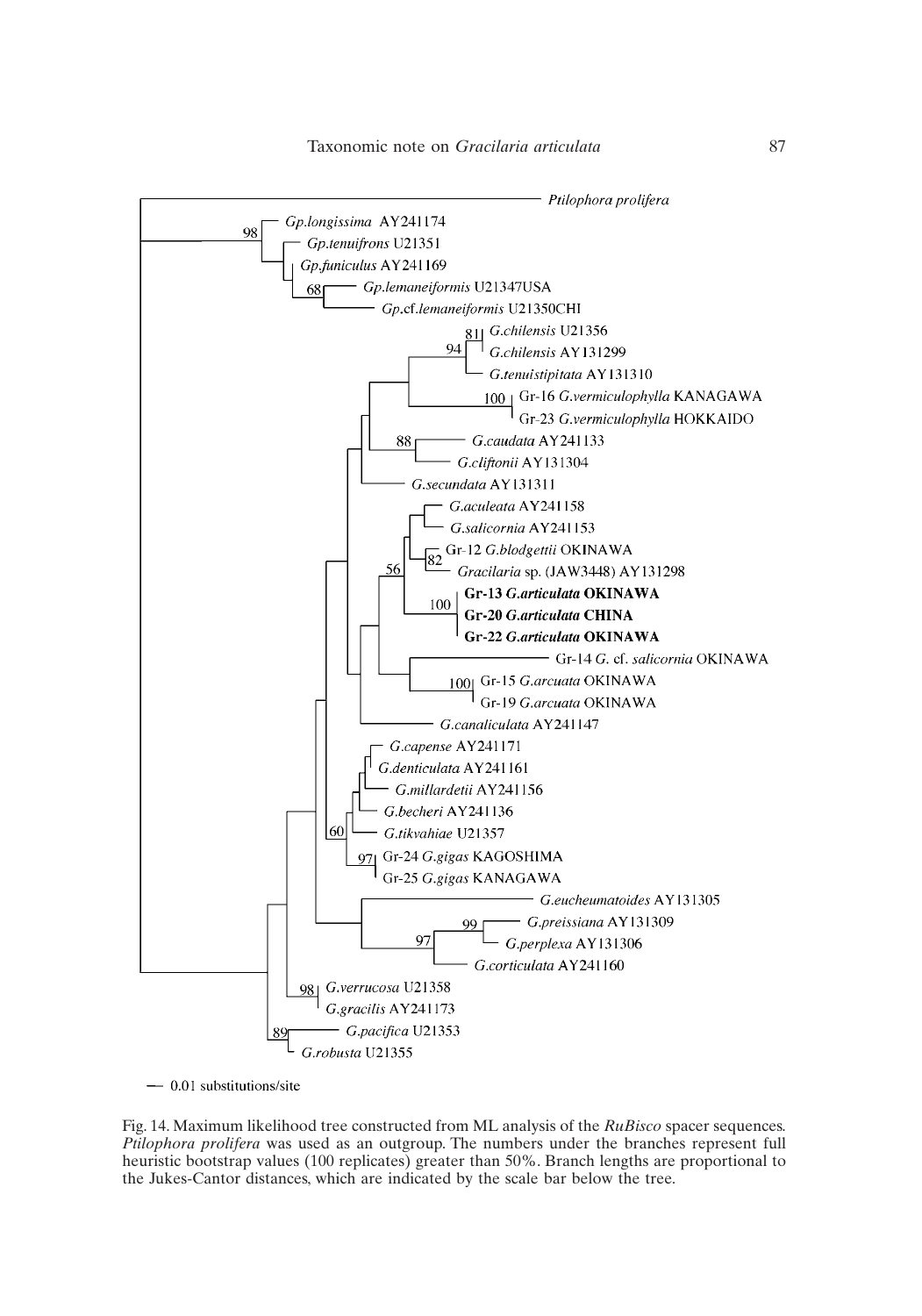*Gracilaria articulata* is also similar to the Pacific species *G. salicornia* (C. Agardh) Dawson, which was originally described from the Philippines (Dawson, 1954), in gross morphology, including conspicuous basal constrictions of branches and branchlets, articulated club-shaped segments, and blunt apices (Yamamoto, 1978). Withell *et al.* (1994) also suggested that *G. articulata* resembles *G. blodgettii* or *G. salicornia* in the presence of articulations. However, *G. articulata* has *Textorii*-type spermatangial conceptacles and therefore differs from *G. salicornia*, which has deep pot-shaped, *Verrucosa*-type spermatangial conceptacles (Yamamoto, 1991). The molecular phylogenic tree by the *cox2-3* spacer region shows that *G. salicornia* occurs in a different clade to that of *G. articulata*.

In this study, we used type materials of *G. articulata* for molecular phylogenic study to avoid misidentification of this species. We suggest that judicious selection of materials is one of the most important aspects of these molecular studies.

**Acknowledgments.** We wish to express our gratitude to Dr. Isabella A. Abbott, Department of Botany, University of Hawaii at Manoa, and Dr. Michio Masuda, Graduate School of Science, Hokkaido University, for reading the manuscript and critical comments. Cordial thanks are due to Dr. Bangmei Xia, Institute of Oceanology, Academica Sinica, for the loan of a specimen of *G. articulata*. RT expresses his thanks to Dr. Christopher Puttock for the privilege to observe the specimen housed in the Bishop Museum, USA. RT also thanks Dr. Gregory N. Nishihara and Mr. Shingo Inoue, Faculty of Fisheries, Kagoshima University, for their suggestions and help in the culture study. This study was supported partly by the Tropical Bioresource Study Grant from the Japan Society for the Promotion of Science (JSPS) and by the Sasakawa Scientific Research Grant from the Japan Science Society.

### **REFERENCES**

- BYNNE K., ZUCCARELLO G.C., WEST J., LIAO, M.L., & KRAFT G.T., 2002 *Gracilaria* species (Gracilariaceae, Rhodophyta) from southeastern Australia, including a new species, *Gracilaria perplexa* sp. nov.: Morphology, molecular relationships and agar content. *Phycological Research* 50: 295-311.
- CHANG C.F. & XIA B.M., 1976 Studies on Chinese species of *Gracilaria*. *Studia Marina Sinica* 11: 91-163, pls. 1-2.
- DAWSON E.Y., 1954 Notes on tropical Pacific marine algae. *Bulletin of the Southern California Academy of Sciences* 53: 1-7.
- FREDERICO S. & NORRIS J.N., 1992 Studies on cylindrical species of western Atlantic Gracilaria (Gracilariales. Rhodophyta): G. cylindrica Børgesen and *Gracilaria* (Gracilariales, Rhodophyta): *G. cylindrica* Børgesen *G. blodgettii* Harvey. *In:* Abbott I.A. (ed.), *Taxonomy of Economic Seaweeds, with reference to some Pacific and western Atlantic species volume III.* La Jolla, University of California, California Sea Grant College Program, pp. 211-31.
- HARVEY W.H., 1853 Nereis Boreali-Americana, II, Rhodospermeae. *Smithsonian Contribution Knowledge* 5: 1-258, pls. 13-36.
- JUKES T. H. & CANTOR C. R. 1969 Evolution of protein molecules. *In*: Munro H. N. (ed.), *Mammalian Protein Metabolism*. New York, Academic Press, pp. 21-132.
- NGUYEN H.D., 1992 Vietnamese species of *Gracilaria* and *Gracilariopsis*. *In:* Abbott I.A. (ed.), *Taxonomy of Economic Seaweeds, with reference to some Pacific and Western Atlantic species volume III*. La Jolla, University of California, California Sea Grant College Program, pp. 207-210.
- PROVASOLI L., 1968 Media and prospects for the cultivation of marine algae. *In:* Watanabe A. & Hattori A. (eds), *Cultures and collections of algae*. Tokyo, Japanese Society of Plant Physiology, pp. 63-75.